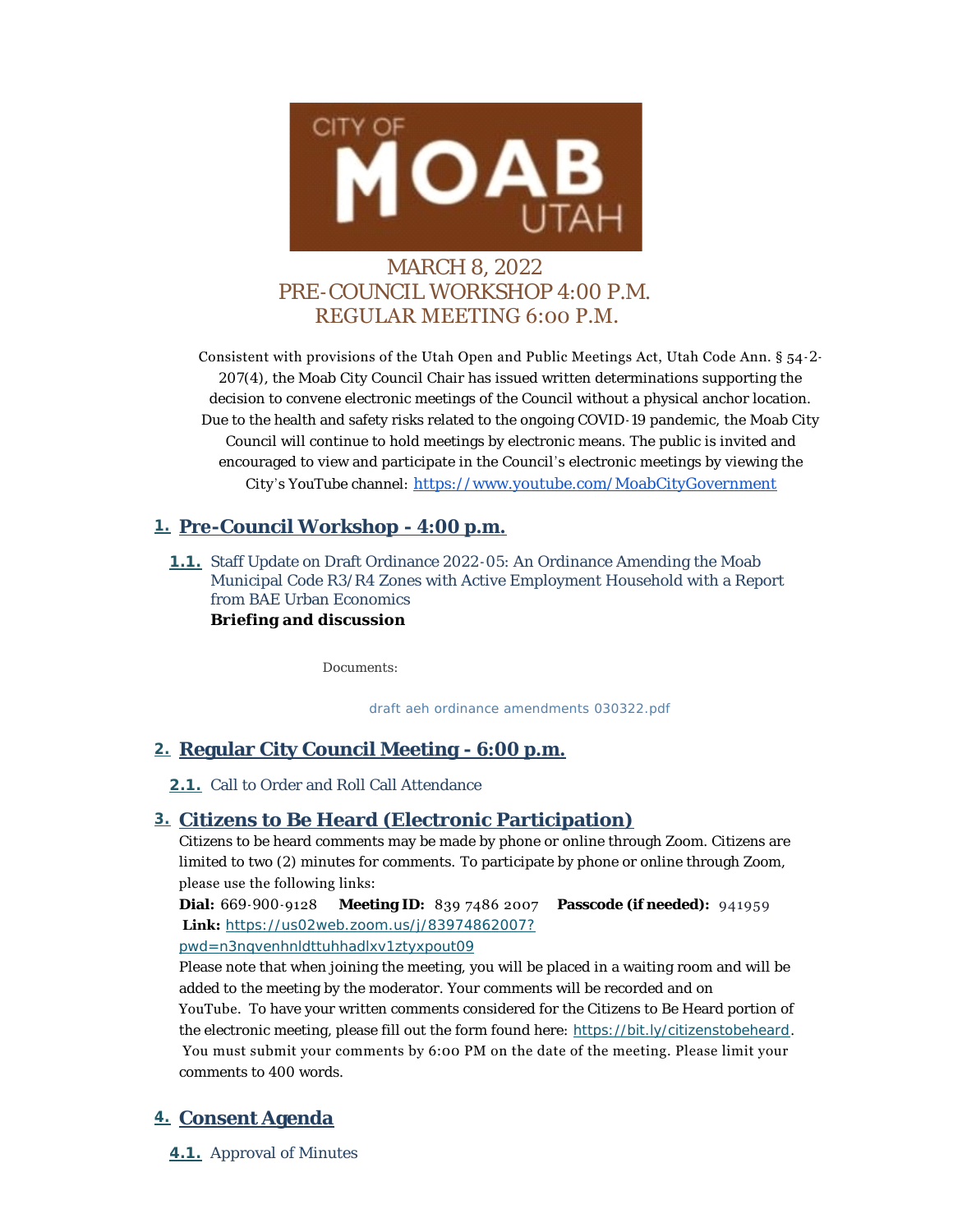*Documents:*

#### *[min-cc-2022-02-22 draft.pdf](https://moabcity.org/AgendaCenter/ViewFile/Item/4691?fileID=5649)*

### **4.2.** Approval of Bills Against the City of Moab in the Amount of \$360,367.31 *Documents:*

*[cc check register 2-23-2022.pdf](https://moabcity.org/AgendaCenter/ViewFile/Item/4692?fileID=5650)*

### **New Business 5.**

5.1. Salary Survey **Informational only**

*Documents:*

*[agenda summary sheet - salary survey.pdf](https://moabcity.org/AgendaCenter/ViewFile/Item/4704?fileID=5676) [salary survey 2022 results council.pdf](https://moabcity.org/AgendaCenter/ViewFile/Item/4704?fileID=5677)*

**5.2.** Proposed Ordinance 2022-04: An Ordinance Enacting Procedures for Disposal of Parcels of Real Property Owned by the City **Briefing and possible action**

*Documents:*

*[agenda summary - ordinance 2022-04 definition of signficant](https://moabcity.org/AgendaCenter/ViewFile/Item/4695?fileID=5656)  parcel of real property.pdf [ordinance 2022-04 real property disposal ordinance.pdf](https://moabcity.org/AgendaCenter/ViewFile/Item/4695?fileID=5657)*

**5.3.** Proposed Resolution 09-2022: A Resolution Authorizing the Sale of a Remnant Parcel of Real Property **Briefing and possible action**

*Documents:*

*[agenda summary - resolution 09-2022 remnant parcel sale.pdf](https://moabcity.org/AgendaCenter/ViewFile/Item/4696?fileID=5658) [resolution 09-2022 remnant parcel.pdf](https://moabcity.org/AgendaCenter/ViewFile/Item/4696?fileID=5659) [moab-evans quit claim deed.pdf](https://moabcity.org/AgendaCenter/ViewFile/Item/4696?fileID=5660)*

## **Old Business 6.**

6.1. Proposed Resolution 06-2022: A Resolution Approving the Lot Consolidation of Properties Located at 241 East 100 North, Moab UT 84532 **Briefing and possible action**

*Documents:*

*[auburn townhomes lc petition cc agenda summary 030822.pdf](https://moabcity.org/AgendaCenter/ViewFile/Item/4697?fileID=5661) [exhibit 1 resolution 06-2022 auburn townhome lc 030822.pdf](https://moabcity.org/AgendaCenter/ViewFile/Item/4697?fileID=5662) [exhibit 2 vicinity map auburn townhome lc 022222.pdf](https://moabcity.org/AgendaCenter/ViewFile/Item/4697?fileID=5663) [exhibit 3 auburn townhome lot consolidation draft survey plat](https://moabcity.org/AgendaCenter/ViewFile/Item/4697?fileID=5664)  022222.pdf [exhibit 4 state code 10-9a-608 - copy.pdf](https://moabcity.org/AgendaCenter/ViewFile/Item/4697?fileID=5665)*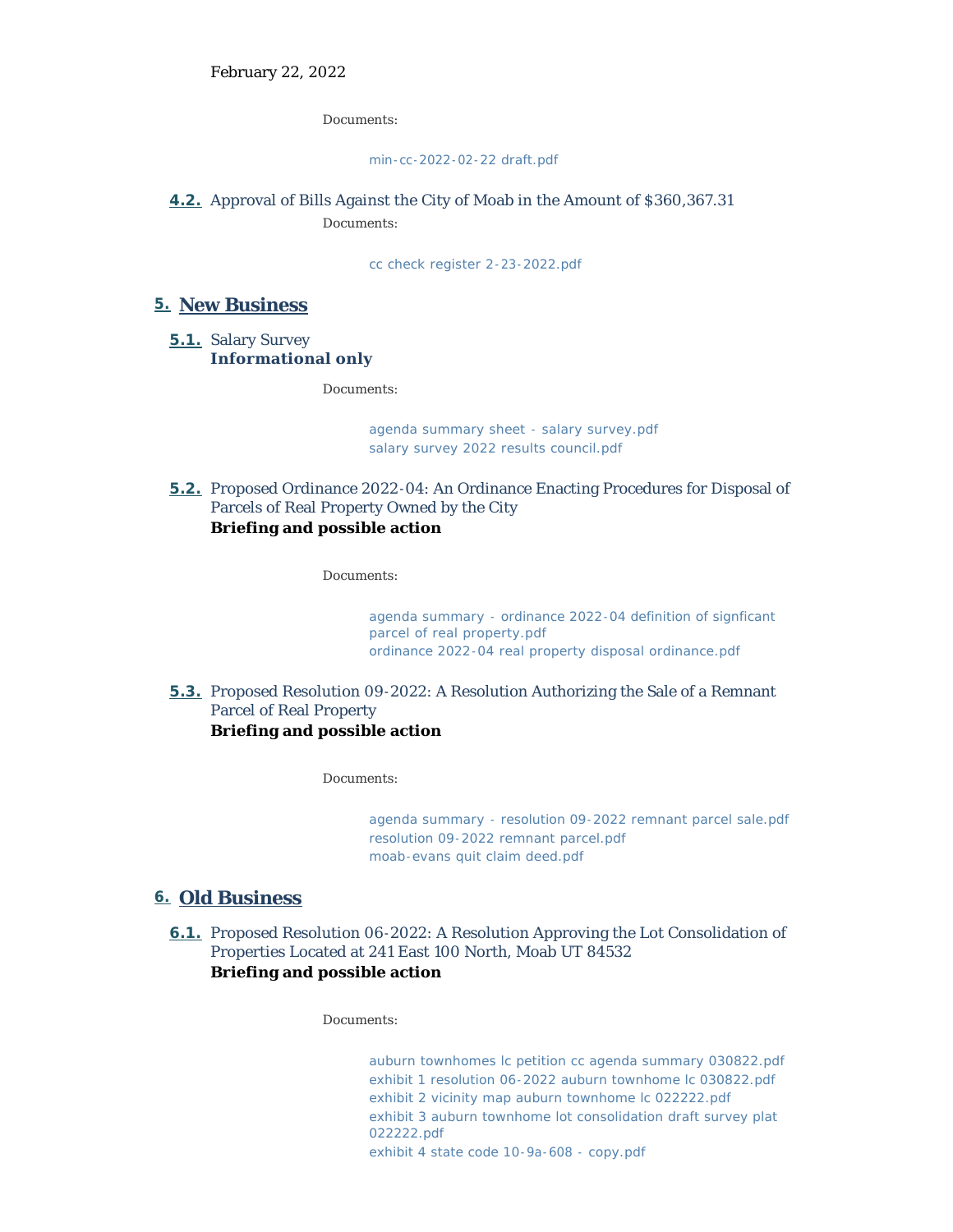#### 6.2. Proposed Resolution 07-2022: A Resolution Approving the Lot Consolidation of Properties located at 196 North 200 East & 110 North 200 East, Moab UT 84532 **Briefing and possible action**

*Documents:*

*[city center townhomes lc petition cc agenda summary](https://moabcity.org/AgendaCenter/ViewFile/Item/4698?fileID=5666)  030822.pdf [exhibit 1 resolution 07-2022 city center townhome lc](https://moabcity.org/AgendaCenter/ViewFile/Item/4698?fileID=5667)  030822.pdf [exhibit 2 vicinity map city center townhome lc 022222.pdf](https://moabcity.org/AgendaCenter/ViewFile/Item/4698?fileID=5668) [exhibit 3 city center townhome lc survey plat 022222.pdf](https://moabcity.org/AgendaCenter/ViewFile/Item/4698?fileID=5669) [exhibit 4 state code 10-9a-608 - copy.pdf](https://moabcity.org/AgendaCenter/ViewFile/Item/4698?fileID=5670)*

### **6.3.** Approval of the 5 Year Transit Pilot Project Budget **Briefing and possible action**

*Documents:*

*[approval of the 5 year transit pilot project budget agenda](https://moabcity.org/AgendaCenter/ViewFile/Item/4693?fileID=5651)  summary.pdf [attachment 1 - original adopted budget.pdf](https://moabcity.org/AgendaCenter/ViewFile/Item/4693?fileID=5652) [attachment 2 - proposed alternative budget including fta arpa](https://moabcity.org/AgendaCenter/ViewFile/Item/4693?fileID=5653)  funds dated march 8, 2022.pdf*

#### Walnut Lane P3 Consideration **6.4. Briefing and possible action**

*Documents:*

*[agenda summary - walnut lane p3 rfp consideration.pdf](https://moabcity.org/AgendaCenter/ViewFile/Item/4694?fileID=5654) [draft walnut lane development rfp march 2022.pdf](https://moabcity.org/AgendaCenter/ViewFile/Item/4694?fileID=5655)*

### **Administrative Reports 7.**

**7.1.** Acting City Manager Updates

### **Mayor and Council Reports 8.**

#### **City Attorney Report 9.**

**9.1.** Legislative Overview - Nathan Bracken, Smith Hartvigsen

#### **Executive (Closed) Session 10.**

10.1. Strategy Session to Discuss Reasonably Imminent and/or Pending Litigation

#### **Adjournment 11.**

#### **Special Accommodations:**

In compliance with the Americans with Disabilities Act, individuals needing special accommodations during this meeting should notify the Recorder 's Office at 217 East Center Street, Moab, Utah 84532; or phone (435) 259-5121 at least three (3) working days prior to